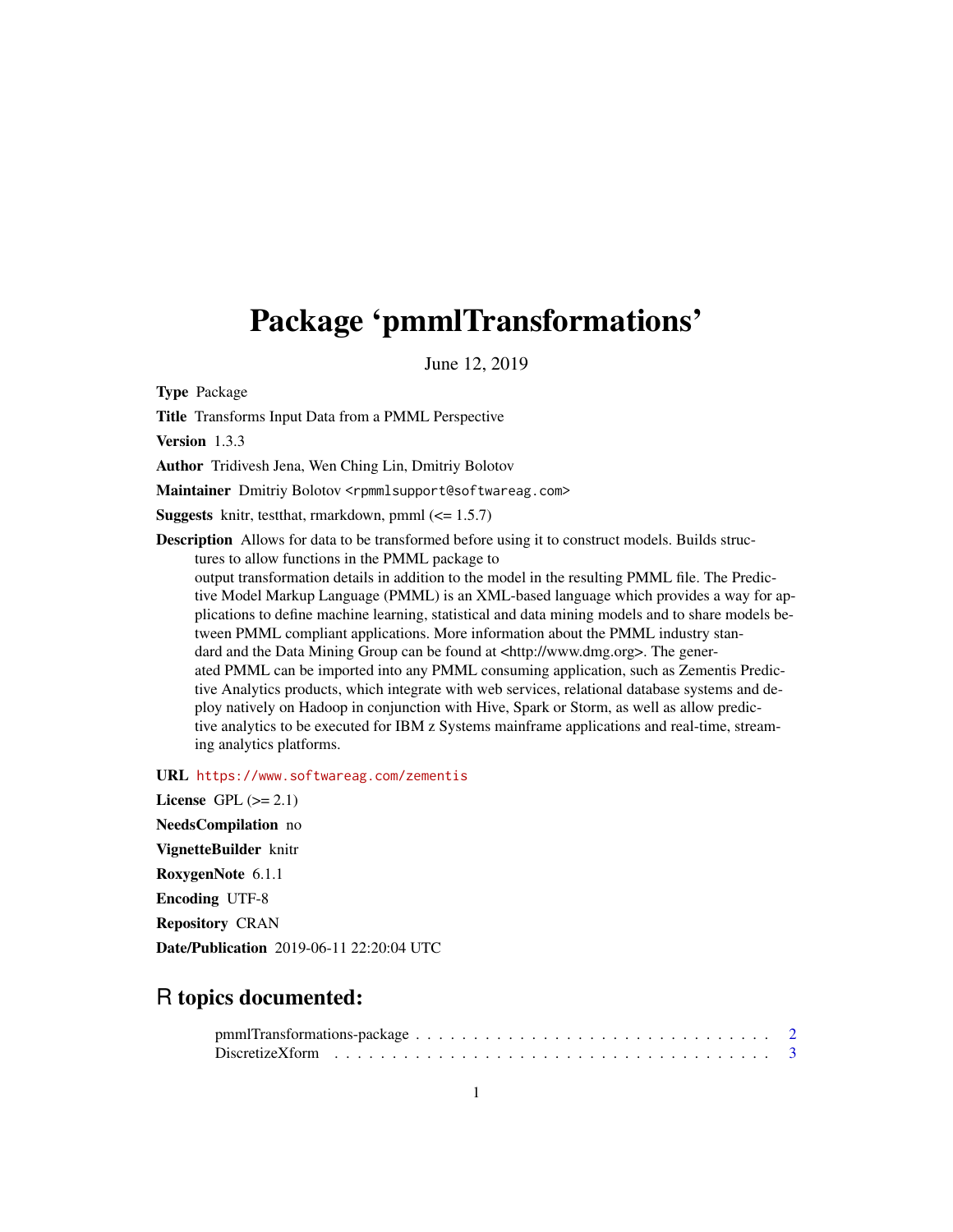<span id="page-1-0"></span>

| Index |  |
|-------|--|

pmmlTransformations-package

*Data Transformations for PMML output*

## Description

NOTE: The functions in this package have been merged into the package pmml, starting with **pmml 2.0.0. pmmlTransformations** still works with **pmml** up to and including version 1.5.7, but will not receive any more updates. The examples throughout this package have (commented-out) calls to functions from **pmml**; if using **pmmlTransformations**, please use **pmml** 1.5.7 or older.

This package reads in raw data and allows the user to perform various transformations on the input data. The user can then use the derived data to construct models and output the model together with data transformations in the Predictive Model Markup Language (PMML) format through the use of the pmml package.

PMML is an XML-based language which provides a way for applications to define machine learning, statistical and data mining models and to share models between PMML compliant applications. More information about the PMML industry standard and the Data Mining Group can be found at  $\lt$ http://www.dmg.org>. The generated PMML can be imported into any PMML consuming application, such as Zementis Predictive Analytics products, which integrate with web services, relational database systems and deploy natively on Hadoop in conjunction with Hive, Spark or Storm, as well as allow predictive analytics to be executed for IBM z Systems mainframe applications and real-time, streaming analytics platforms.

#### Details

The general methodology to use this package is to first wrap the data with the **WrapData** function and then perform all desired transformations. The model, in PMML format, including the information on the transformations executed, can then be output by calling the **pmml** function of the pmml package. The **pmml** function in this case has to be given an additional parameter, **transform**, as shown in the example below.

This package can also be used as a transformation generator; output just the transformations information instead of the whole pmml model. To do so, one has to call the pmml function with the WrapData output but pass in a null value as the model name. An example can be seen in the documentation for the WrapData function.

This package does not support boolean dataTypes; only numeric and string data are supported.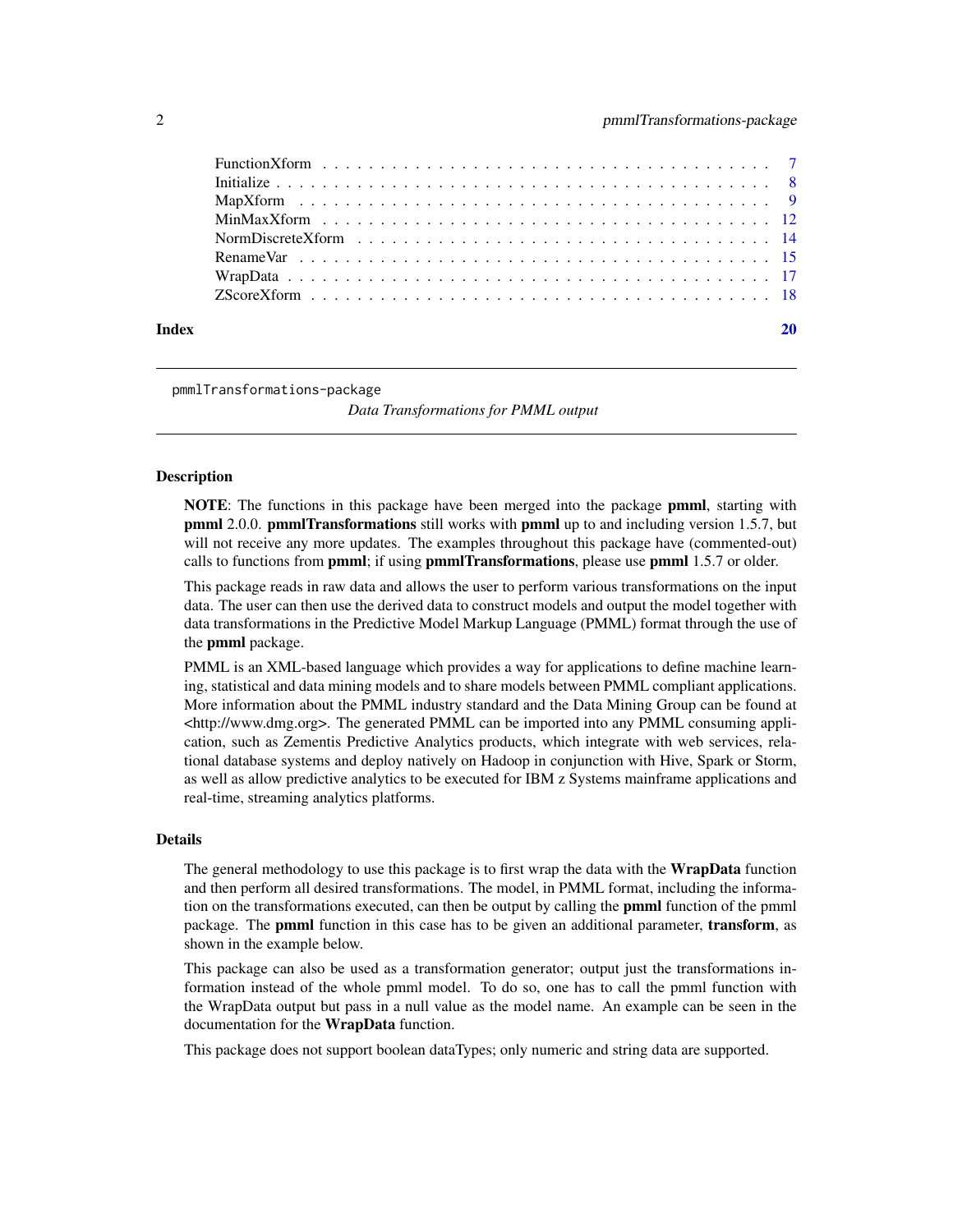# <span id="page-2-0"></span>Author(s)

Tridivesh Jena, Zementis, Inc.

# References

[PMML home page](http://www.dmg.org)

[PMML page describing various possible data transformations](http://dmg.org/pmml/v4-3/Transformations.html)

A. Guazzelli, W. Lin, T. Jena (2012), *PMML in Action: Unleashing the Power of Open Standards for Data Mining and Predictive Analytics*. CreativeSpace (Second Edition) - [Available on Amazon.com](http://www.amazon.com/dp/1470003244)

T. Jena, A. Guazzelli, W. Lin, M. Zeller (2013). The R pmmlTransformations Package. In *Proceedings of the 19th ACM SIGKDD Conference on Knowledge Discovery and Data Mining*.

#### Examples

```
# Load the standard iris dataset, already available in the base R package
  data(iris)
# First create the wrapper object
  irisBox <- WrapData(iris)
# Perform a simple z-transformation on the first variable of the dataset:
# Sepal.Length. By default, the name of the transformed variable is
# "derived_Sepal.Length". The information of the transformation is added
# back to the wrapped data object.
  irisBox <- ZScoreXform(irisBox,"1")
# Build a simple lm model
  fit <- lm(Sepal.Width ~ derived_Sepal.Length + Petal.Length,
            data=irisBox$data)
# One may now output the model in PMML format using the command below.
# The PMML file will now include the data transformations as well as
# the model.
   # library(pmml)
```

```
# fit_pmml <- pmml(fit, transform=irisBox)
```

| DiscretizeXform | Discretizes a continuous variable to a discrete one as indicated by |
|-----------------|---------------------------------------------------------------------|
|                 | interval mappings. This is in accordance to the PMML element:       |
|                 | <i>Discretize</i>                                                   |

# Description

Creates a discrete variable from a continuous one. The discrete variable value depends on which interval the continuous variable value lies in. The mapping from intervals to discrete values can be given in an external table file referred to in the transform command or as a list of data frames.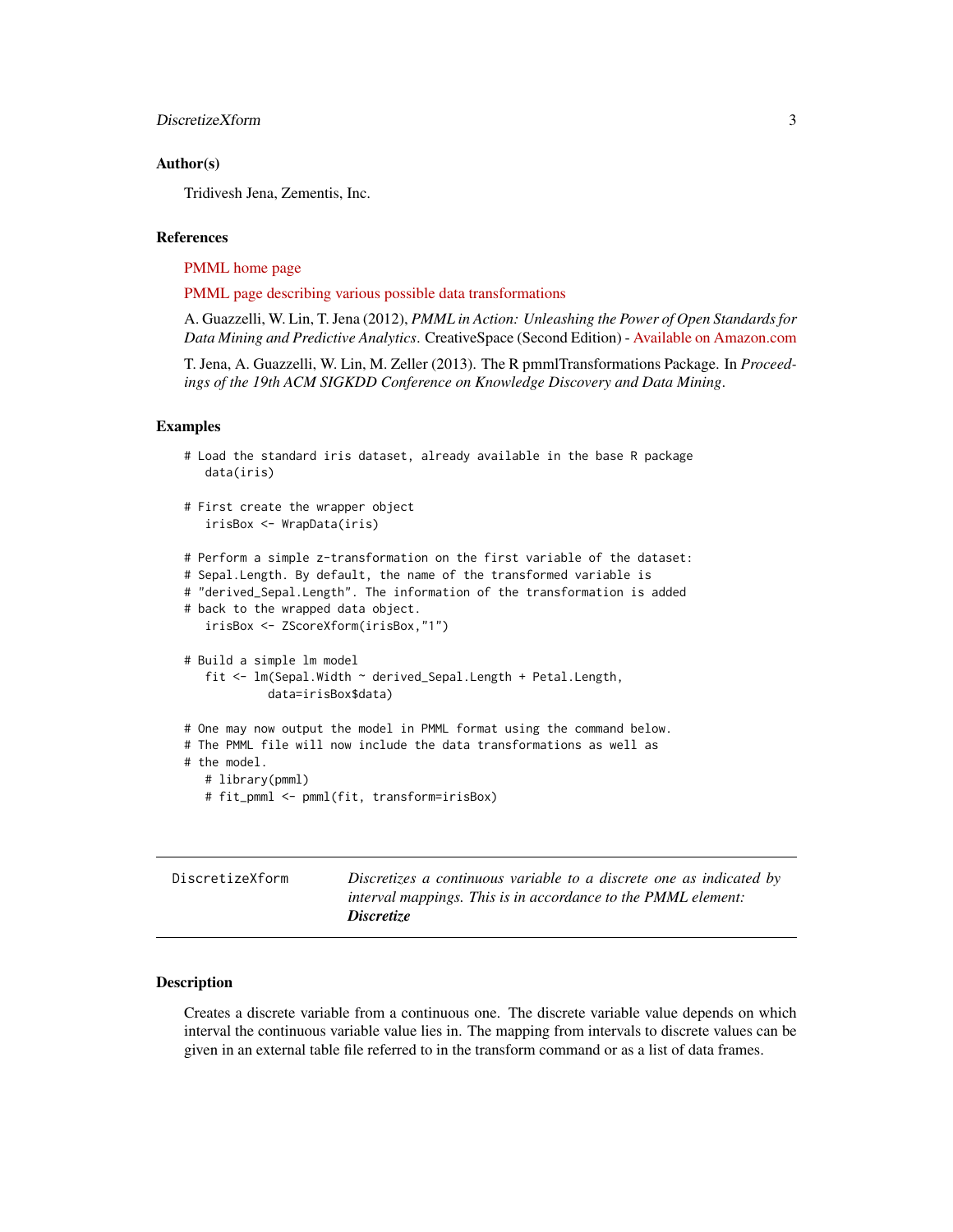# Usage

```
DiscretizeXform(boxdata, xformInfo, table, defaultValue=NA,
                mapMissingTo=NA, ...)
```
# Arguments

| boxdata      | the wrapper object obtained by using the WrapData function on the raw data.                                                                                                                                                                        |
|--------------|----------------------------------------------------------------------------------------------------------------------------------------------------------------------------------------------------------------------------------------------------|
| xformInfo    | specification of details of the transformation. This may be a name of an external<br>file or a list of data frames. Even if only 1 variable is to be transformed, the<br>information for that transform should be given as a list with 1 element.  |
| table        | name of external CSV file containing the map from input to output values.                                                                                                                                                                          |
| defaultValue | value to be given to the transformed variable if the value of the input variable<br>does not lie in any of the defined intervals. If 'xformInfo' is a list, this is a vector<br>with each element corresponding to the corresponding list element. |
| mapMissingTo | value to be given to the transformed variable if the value of the input variable is<br>missing. If 'xformInfo' is a list, this is a vector with each element corresponding<br>to the corresponding list element.                                   |
| $\ddots$     | further arguments passed to or from other methods.                                                                                                                                                                                                 |
|              |                                                                                                                                                                                                                                                    |

# Details

Given a list of intervals and the discrete value each interval is linked to, a discrete variable is defined with the value indicated by the interval where it lies in. If a continuous variable  $\text{InVar}$  of data type In Type is to be converted to a variable Out Var of data type Out Type, the transformation command is in the format:

xformInfo = "[InVar->OutVar][InType->OutType]", table="TableFileName", defaultValue="defVal", mapMissingTo="missingVal"

where **TableFileName** is the name of the CSV file containing the interval to discrete value map. The data types of the variables can be any of the ones defined in the PMML format including integer, double or string. **defVal** is the default value of the transformed variable and if any of the input values are missing, missingVal is the value of the transformed variable.

The arguments InType, OutType, defaultValue and mapMissingTo are optional. The CSV file containing the table should not have any row and column identifiers, and the values given must be in the same order as in the map command. If the data types of the variables are not given, the data types of the input variables are attempted to be determined from the **boxData** argument. If that is not possible, the data types are assumed to be string.

Intervals are either given by the left or right limits, in which case the other limit is considered as infinite. It may also be given by both the left and right limits separated by the character ":". An example of how intervals should be defined in the external file are:

rightVal1),outVal1 rightVal2],outVal2 [leftVal1:rightVal3),outVal3 (leftVal2:rightVal4],outVal4 (leftVal,outVal5

which, given an input value inVal and the output value to be calculated out, means that: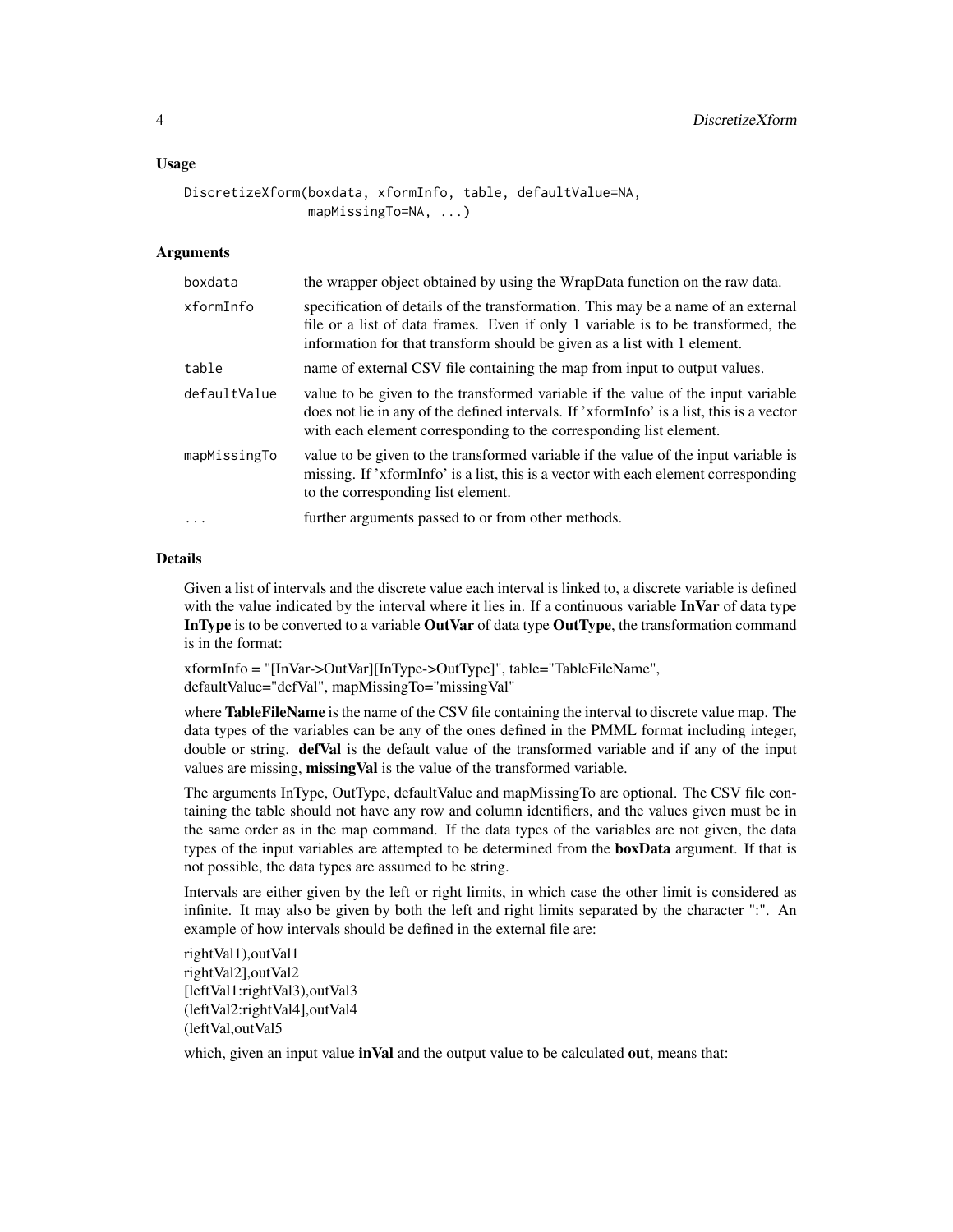<span id="page-4-0"></span>if(inVal < rightVal1) out=outVal1  $if(inVal \leq= rightVal2)$  out=outVal2 if(  $(inVal \geq [effVal1)$  and  $(inVal \leq rightVal3)$   $)$  out=outVal3 if(  $(inVal > leftVal2)$  and  $(inVal < = rightVal4)$ ) out=outVal4 if(inVal > leftVal) out=outVal5

It is also possible to give the information about the transforms without an external file, using a list of data frames. Each data frame defines a discretization operation for 1 input variable. The first row of the data frame gives the original field name, the derived field name, the left interval, the left value, the right interval and the right value. The second row gives the data type of the values as listed in the first row. The second row with the data types of the fields is not required. If not given, all fields are assumed to be strings. In this input format, the 'defaultValue' and 'mapMissingTo' parameters should be vectors. The first element of each vector will correspond to the derived field defined in the 1st element of the 'xformInfo' list etc. Although somewhat more complicated, this method is designed to not require any external features. Further, once the intial list is constructed, modifying it is a simple operation; making this a better method to use if the parameters of the transformation are to be modified frequently and/or automatically. This is made more clear in the example below.

#### Value

R object containing the raw data, the transformed data and data statistics.

#### Author(s)

Tridivesh Jena, Zementis, Inc.

#### See Also

[WrapData](#page-16-1), [pmml](#page-0-0)

```
# Load the pmmlTransformations package
    library(pmmlTransformations)
    library(pmml)
# First wrap the data
    irisBox <- WrapData(iris)
## Not run:
# We wish to convert the continuous variable "Sepal.Length" to a discrete
# variable "dsl". The intervals to be used for this transformation is
# given in a file, "intervals.csv", whose content is, for example,:
#
# 5],val1
# (5:6],22
# (6,val2
#
# This will be used to create a discrete variable named "dsl" of dataType
# "string" such that:
```

```
# if(Sepal.length <= 5) then dsl = "val1"
```

```
# if((Sepal.Lenght > 5) and (Sepal.Length <= 6)) then dsl = "22"
```

```
# if(Sepal.Length > 6) then dsl = "val2"
```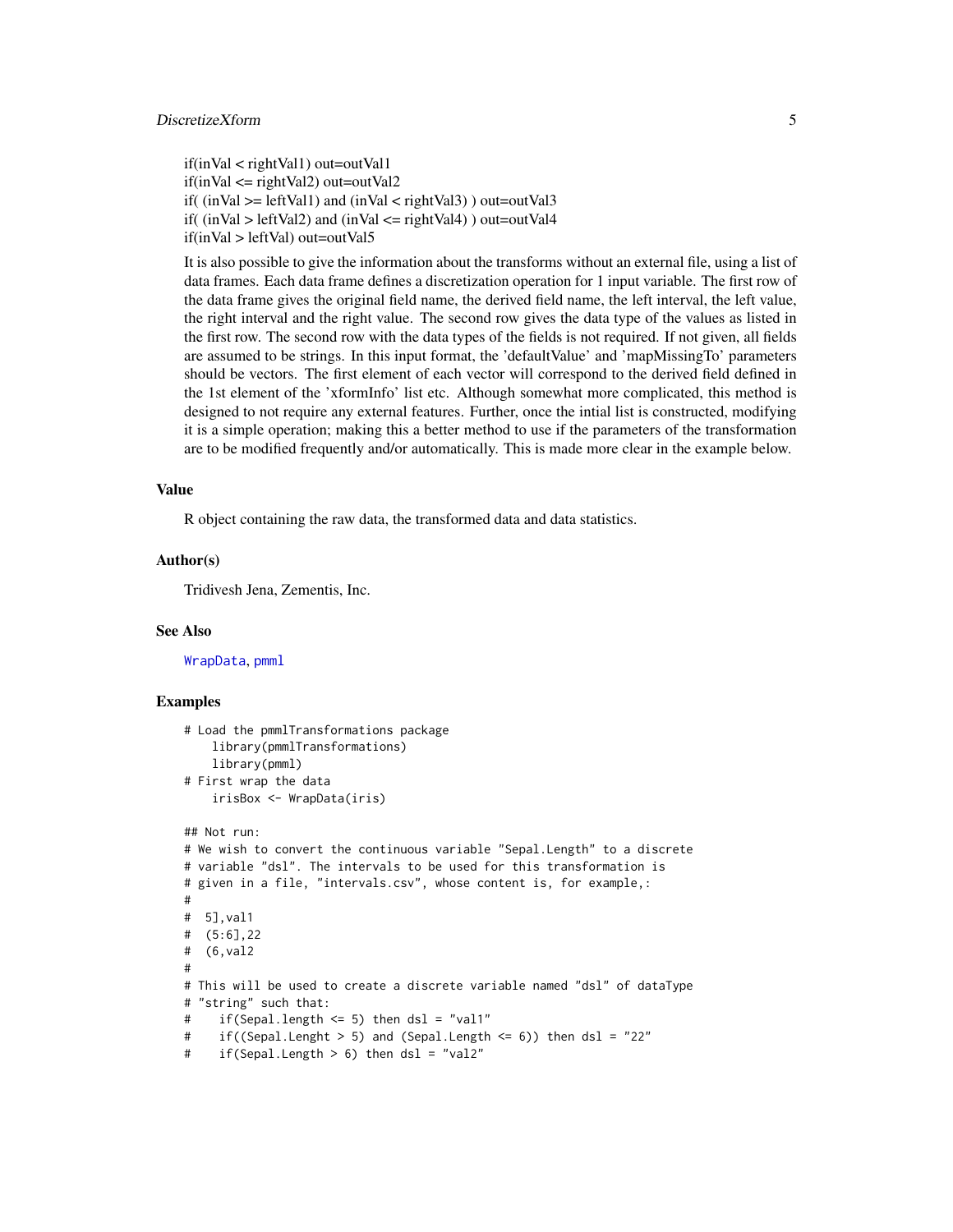```
#
# Give "dsl" the value 0 if the input variable value is missing.
 irisBox <- DiscretizeXform(irisBox,
            xformInfo="[Sepal.Length -> dsl][double -> string]",
            table="intervals.csv",mapMissingTo="0")
## End(Not run)
# A different transformation using a list of data frames, of size 1:
 t \leftarrow list()m <- data.frame(rbind(
                c("Petal.Length","dis_pl","leftInterval","leftValue",
                "rightInterval","rightValue"),
                c("double","integer","string","double","string",
                "double"),
                c("0)",0,"open",NA,"Open",0),
                c(NA,1,"closed",0,"Open",1),
                c(NA,2,"closed",1,"Open",2),
                c(NA,3,"closed",2,"Open",3),
                c(NA,4,"closed",3,"Open",4),
                c("[4",5,"closed",4,"Open",NA)))
# Give column names to make it look nice; not necessary!
 colnames(m) <- c("Petal.Length","dis_pl","leftInterval","leftValue",
                "rightInterval","rightValue")
# a textual representation of the data frame is:
# Petal.Length dis_pl leftInterval leftValue rightInterval rightValue
# 1 Petal.Length dis_pl leftInterval leftValue rightInterval rightValue
# 2 double integer string double string double
# 3 0) 0 open <NA> Open 0
# 4 <NA> 1 closed 0 Open 1
# 5 <NA> 2 closed 1 Open 2
# 6 <NA> 3 closed 2 Open 3
# 7 <NA> 4 closed 3 Open 4
# 8 (4 5 closed 4 Open <NA>
#
# This is a transformation that defines a derived field 'dis_pl'
# which has the integer value '0' if the original field
# 'Petal.Length' has a value less than 0. The derived field has a
# value '1' if the input is greater than or equal to 0 and less
# than 1. Note that the values of the 1st column after row 2 have
# been deliberately given NA values in the middle. This is to
# show that that column is meant for a textual representation of
# the transformation as defined for the method involving external
# files; however in this methodtheir values are not used.
# Add the data frame to a list. The default values and the missing
# values should be given as a vector, each element of the vector
# corresponding to the element at the same index in the list. If
# these values are not given as a vector, they will be used for the
# first list element only.
```
t[[1]] <- m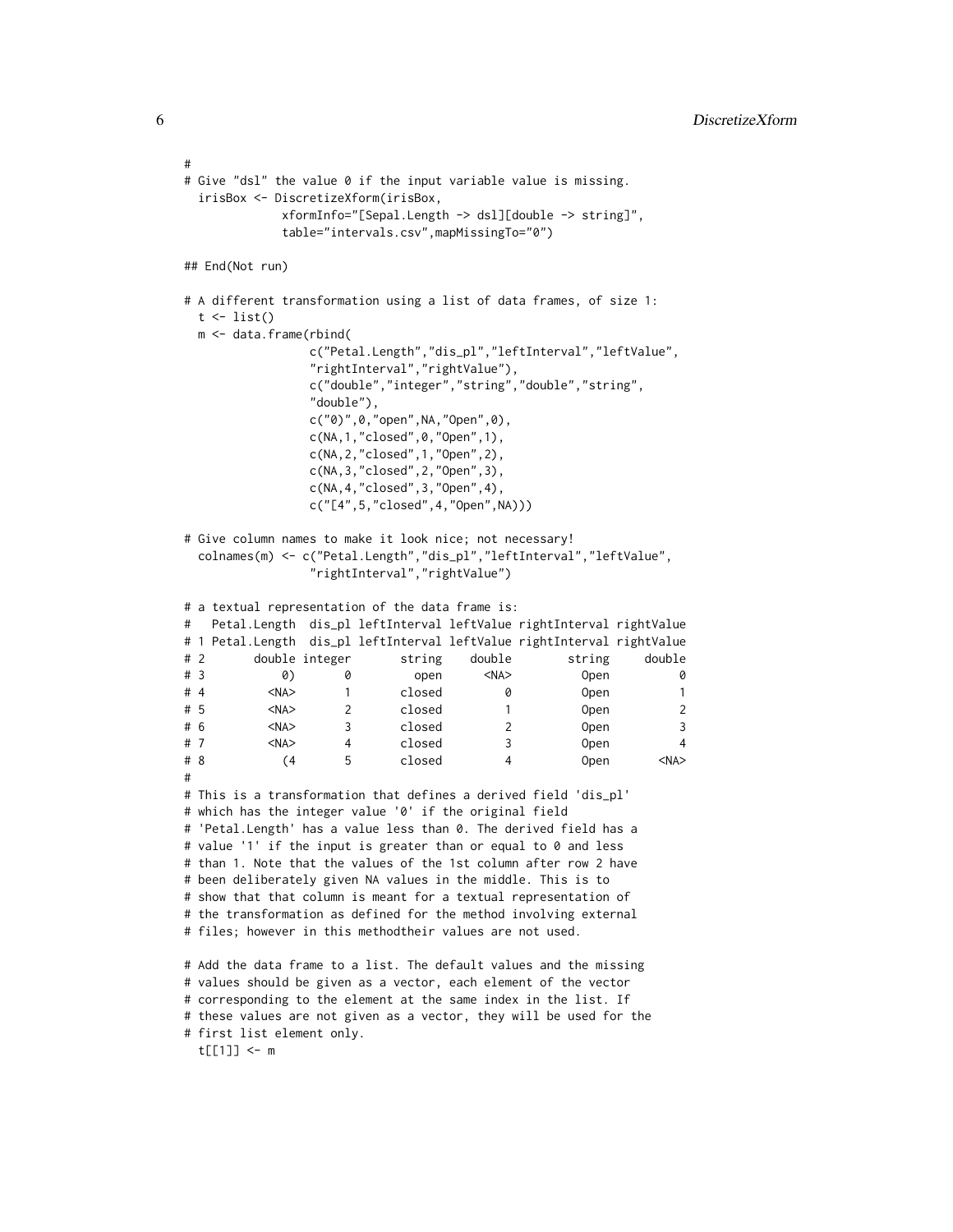# <span id="page-6-0"></span>FunctionXform 7

```
def \leq c(11)
 mis \leftarrow c(22)irisBox<-DiscretizeXform(irisBox,xformInfo=t,defaultValue=def,
                           mapMissingTo=mis)
# Make a simple model to see the effect.
 fit<-lm(Petal.Width~.,irisBox$data[,-5])
 # pmml(fit,transforms=irisBox)
```
FunctionXform *Add a function transformation to a WrapData object.*

# Description

Add a function transformation to a WrapData object.

#### Usage

```
FunctionXform(boxdata, origFieldName, newFieldName = "newField",
  newFieldDataType = "numeric", formulaText, mapMissingTo = NA)
```
# Arguments

| boxdata          | wrapper object obtained by using the WrapData function on raw data                             |
|------------------|------------------------------------------------------------------------------------------------|
| origFieldName    | string specifying name(s) of the original data field(s) being used in the transfor-<br>mation  |
| newFieldName     | name of the new field created by the transformation                                            |
| newFieldDataType |                                                                                                |
|                  | data type of the new field created by the transformation                                       |
| formulaText      | string expression specifying the transformation                                                |
| mapMissingTo     | value to be given to the transformed variable if the value of any input variable is<br>missing |

# Details

Calculate the expression provided in formulaText for every row in the boxdata\$data data frame. The formulaText argument must represent a valid R expression, and any functions used in formulaText must be defined in the current environment.

The name of the new field is optional (a default name is provided), but an error will be thrown if attempting to create a field with a name that already exists in the WrapData object.

# Value

R object containing the raw data, the transformed data and data statistics. The data data frame will contain a new newFieldName column, and fieldData will contain a new newFieldName row.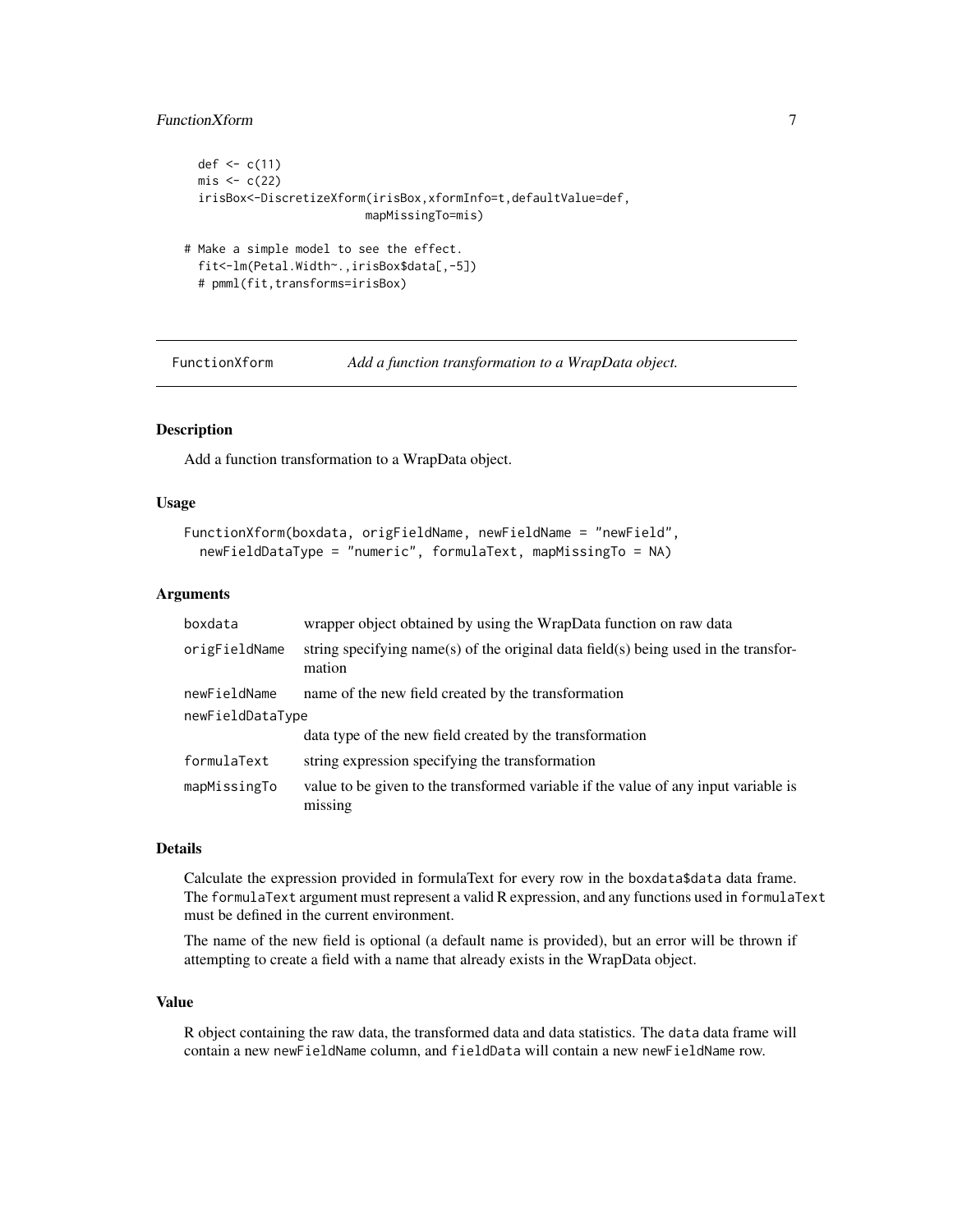#### Author(s)

Dmitriy Bolotov

#### See Also

[WrapData](#page-16-1)

# Examples

```
# Load the standard iris dataset
data(iris)
# Wrap the data
irisBox <- WrapData(iris)
# Perform a transform on the Sepal.Length field:
# the value is squared and then divided by 100
irisBox <- FunctionXform(irisBox,origFieldName="Sepal.Length",
                         newFieldName="Sepal.Length.Transformed",
                         formulaText="(Sepal.Length^2)/100")
# Combine two fields to create another new feature:
irisBox <- FunctionXform(irisBox,
                         origFieldName="Sepal.Width, Petal.Width",
                         newFieldName="Width.Sum",
                         formulaText="Sepal.Width + Sepal.Length")
# Create linear model using the derived features
fit <- lm(Petal.Length ~
         Sepal.Length.Transformed + Width.Sum, data=irisBox$data)
# Create pmml from the fit
# library(pmml)
# fit_pmml <- pmml(fit, transform=irisBox)
```
Initialize *Initialize internal variables in a WrapData object*

# Description

Internal function used by other functions in the package. Used to initialize parameters in the wrapped data object.

# Usage

Initialize(inbox)

#### Arguments

inbox Object returned by the WrapData function.

<span id="page-7-0"></span>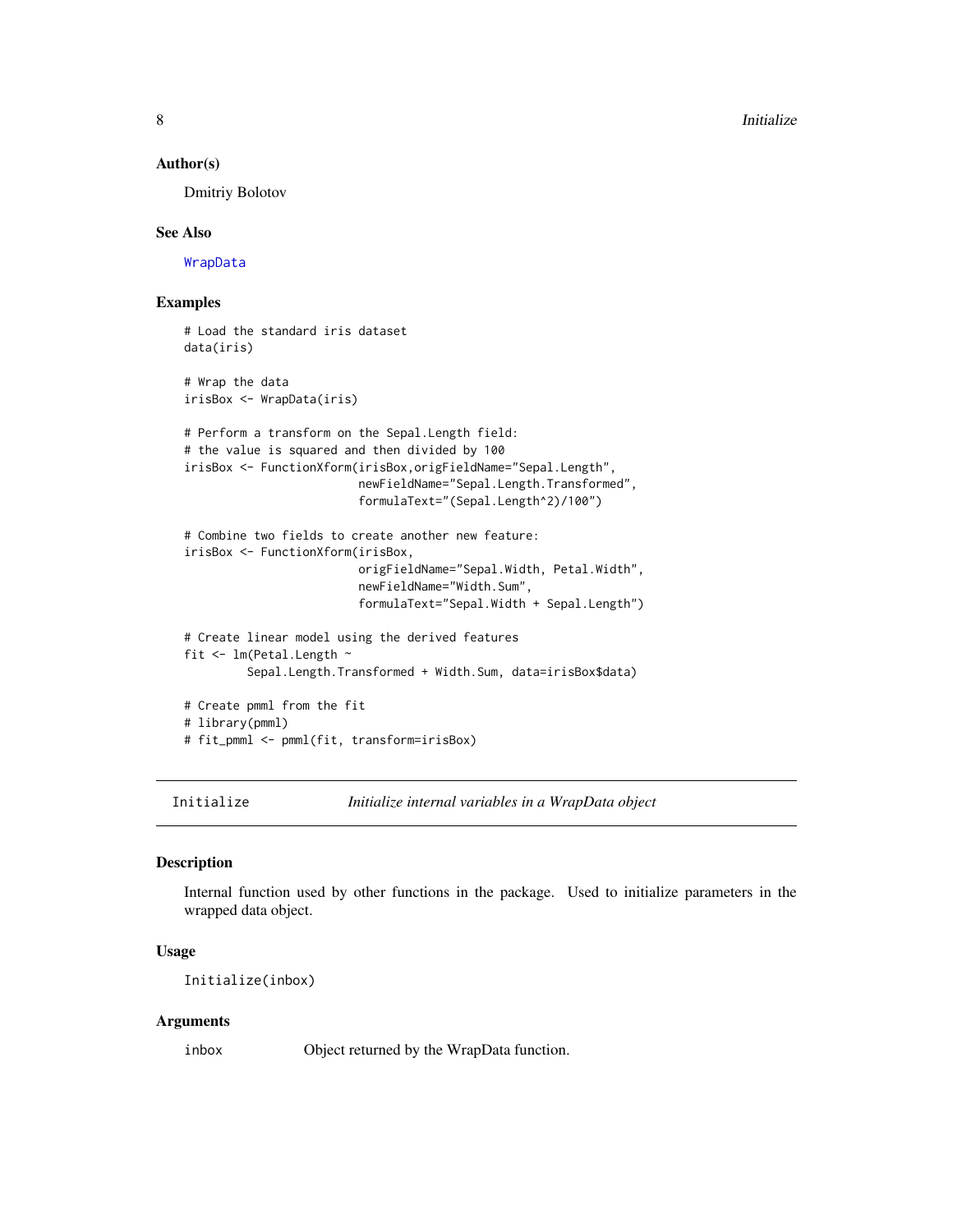# <span id="page-8-0"></span>MapXform 9

# Details

This is an internal function used ony by the other functions of this package.

# Value

An R object containing information on the data to be transformed.

# Author(s)

Tridivesh Jena, Zementis, Inc.

# See Also

[WrapData](#page-16-1)

| MapXform |
|----------|
|          |

Implements a map between discrete values in accordance to the *PMML element: MapValues*

# Description

Maps discrete values of an input variable to a discrete value of the transformed variable. The map can be given in an external table file referred to in the transform command or as a list of data frames; each data frame defining a map transform for one variable.

# Usage

```
MapXform(boxdata, xformInfo, table,
        defaultValue=NA, mapMissingTo=NA, ...)
```
# Arguments

| boxdata      | the wrapper object obtained by using the WrapData function on the raw data.                                                                                                                                                                         |
|--------------|-----------------------------------------------------------------------------------------------------------------------------------------------------------------------------------------------------------------------------------------------------|
| xformInfo    | specification of details of the transformation. It can be a text giving the external<br>file name or a list of data frames. Even if only 1 variable is to be transformed,<br>the information for that map should be given as a list with 1 element. |
| table        | name of external CSV file containing the map from input to output values.                                                                                                                                                                           |
| defaultValue | the default value to be given to the transformed variable. If 'xformInfo' is a<br>list, this is a vector with each element corresponding to the corresponding list<br>element.                                                                      |
| mapMissingTo | value to be given to the transformed variable if the value of the input variable is<br>missing. If 'xformInfo' is a list, this is a vector with each element corresponding<br>to the corresponding list element.                                    |
| $\ddotsc$    | further arguments passed to or from other methods.                                                                                                                                                                                                  |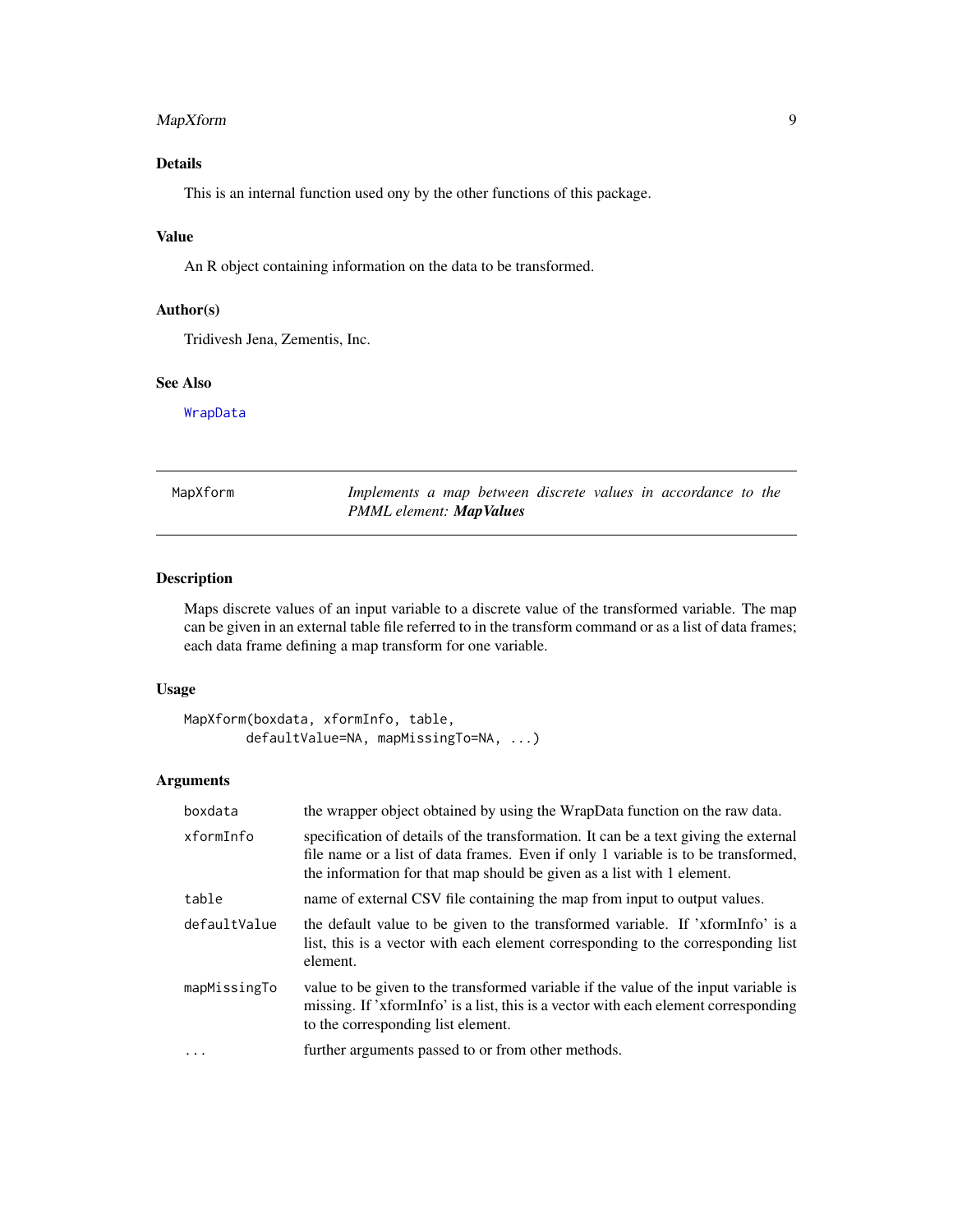# <span id="page-9-0"></span>Details

Given a map from the combination of variables  $\text{InVar1}, \text{InVar2}, \dots$  to the transformed variable OutVar, where the variables have the data types InType1, InType2, ... and OutType, the map command is in the format:

xformInfo = "[InVar1,InVar2,...->OutVar][InType1,InType2,...->OutType]", table="TableFileName", defaultValue="defVal", mapMissingTo="missingVal"

where **TableFileName** is the name of the CSV file containing the map. The map can be a N to 1 map where N is greater or equal to 1. The data types of the variables can be any of the ones defined in the PMML format including integer, double or string. **defVal** is the default value of the transformed variable and if any of the map input values are missing, missingVal is the value of the transformed variable.

The arguments InType, OutType, defaultValue and mapMissingTo are optional. The CSV file containing the table should not have any row and column identifiers, and the values given must be in the same order as in the map command. If the data types of the variables are not given, the data types of the input variables are attempted to be determined from the **boxData** argument. If that is not possible, the data type is assumed to be string.

It is also possible to give the maps to be implemented without an external file using a list of data frames. Each data frame defines a map for 1 input variable. Given a data frame with N+1 columns, it is assumed that the map is a N to 1 map where the last column of the data frame corresponds to the derived field. The 1st row is assumed to be the names of the fields and the second row the data types of the fields. The rest of the rows define the map; each combination of the input values in a row is mapped to the value in the last column of that row. The second row with the data types of the fields is not required. If not given, all fields are assumed to be strings. In this input format, the 'defaultValue' and 'mapMissingTo' parameters should be vectors. The first element of each vector will correspond to the derived field defined in the 1st element of the 'xformInfo' list etc. These are made clearer in the example below.

# Value

R object containing the raw data, the transformed data and data statistics.

# Author(s)

Tridivesh Jena, Zementis, Inc.

# See Also

[WrapData](#page-16-1), [pmml](#page-0-0)

- # Load the standard audit dataset, part of the pmml package library(pmml) library(pmmlTransformations) data(audit)
- # First wrap the data auditBox <- WrapData(audit)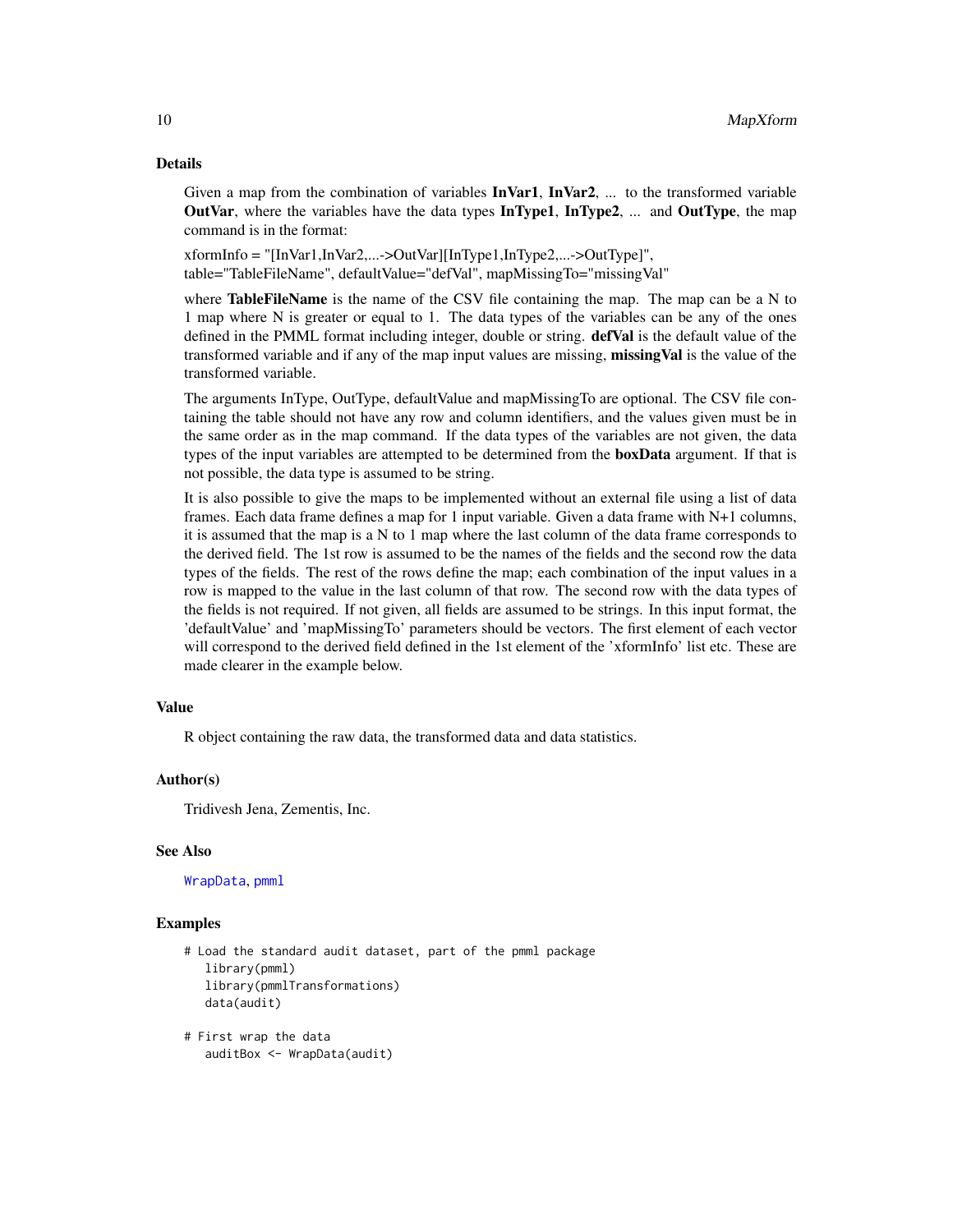```
## Not run:
# One of the variables, "Sex", has 2 possible values: "Male"
# and "Female". If these string values have to be mapped to a
# numeric value, a file has to becreated, say "MapGender.csv"
# whose content is, for example:
#
# Male,1
# Female,2
#
# Transform the variable "Gender" to a variable "d_gender"
# such that:
# if Sex = "Male" then d_sex = "1"
# if Sex = "Female" then d_sex = "0"
#
# Give "d_sex" the value 0 if the input variable value is
# missing.
  auditBox <- MapXform(auditBox,
                      xformInfo="[Sex -> d_sex][string->integer]",
                    table="MapGender.csv",mapMissingTo="0")
## End(Not run)
# same as above, with an extra variable, but using data frames.
# The top 2 rows gives the variable names and their data types.
# The rest represent the map. So for example, the third row
# indicates that when the input variable "Sex" has the value
# "Male" and the input variable "Employment" has
# the value "PSLocal", the output variable "d_sex" should have
# the value 1.
   t \leftarrow list()m <- data.frame(c("Sex","string","Male","Female"),
                  c("Employment","string","PSLocal","PSState"),
c("d_sex","integer",1,0))
   t[[1]] <- m
# give default value as a vector and missing value as a string,
# this is only possible as there is only one map defined. If
# default values is not given, it will simply not be given in
# the PMML file as well. In general, the default values and the
# missing values should be given as a vector, each element of
# the vector corresponding to the element at the same index in
# the list. If these values are not given as a vector, they will
# be used for the first list element only.
   auditBox<-MapXform(auditBox,xformInfo=t,defaultValue=c(3),
                      mapMissingTo="2")
```
# check what the pmml looks like fit<-lm(Adjusted~.,data=auditBox\$data) # pmml(fit,transforms=auditBox)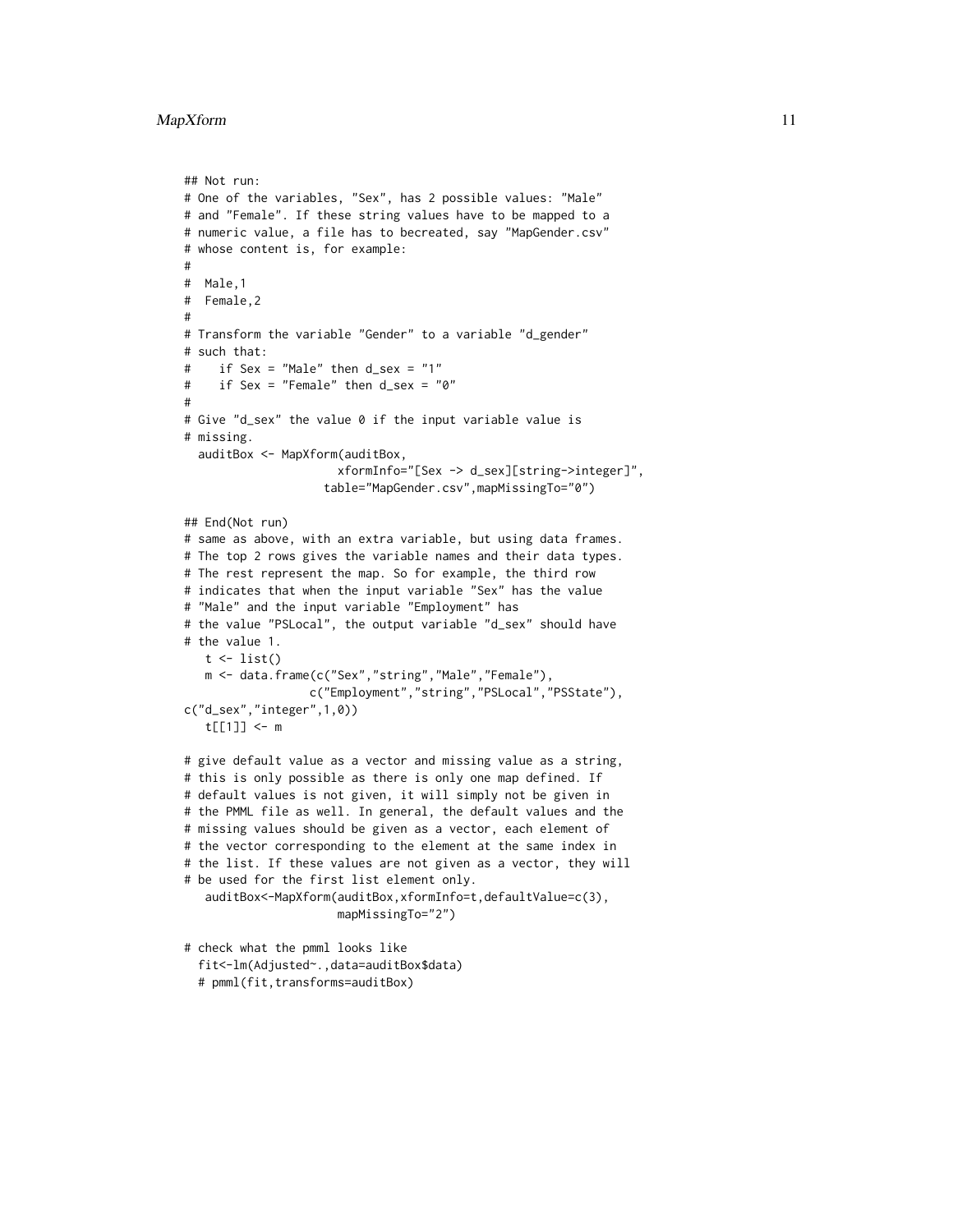<span id="page-11-0"></span>

# Description

Given input data in a WrapData format, normalize the given data values to lie between provided limits

#### Usage

MinMaxXform(boxdata, xformInfo=NA, mapMissingTo=NA, ...)

# **Arguments**

| boxdata      | the wrapper object obtained by using the WrapData function on the raw data.                     |
|--------------|-------------------------------------------------------------------------------------------------|
| xformInfo    | specification of details of the transformation.                                                 |
| mapMissingTo | value to be given to the transformed variable if the value of the input variable is<br>missing. |
| $\cdots$     | further arguments passed to or from other methods.                                              |

# Details

Given an input variable named InputVar, the name of the transformed variable OutputVar, the desired minimum value the transformed variable may have low limit, the desired maximum value the transformed variable may have high\_limit, and the desired value of the transformed variable if the input variable value is missing missingVal, the MinMaxXform command including all the optional parameters is in the format:

xformInfo="InputVar -> OutputVar[low\_limit,high\_limit], mapMissingTo="missingVal"

There are two methods in which the variables can be referred to. The first method is to use its column number; given the **data** attribute of the **boxData** object, this would be the order at which the variable appears. This can be indicated in the format "column#". The second method is to refer to the variable by its name.

The name of the transformed variable is optional; if the name is not provided, the transformed variable is given the name: "derived\_" + *original\_variable\_name*

Similarly, the low and high limit values are optional; they have the default values of 0 and 1 respectively. missing Value is an optional parameter as well. It is the value of the derived variable if the input value is missing.

If no input variable names are provided, by default all numeric variables are transformed. Note that in this case a replacement value for missing input values cannot be specified; the same applies to the low\_limit and high\_limit parameters.

# Value

R object containing the raw data, the transformed data and data statistics.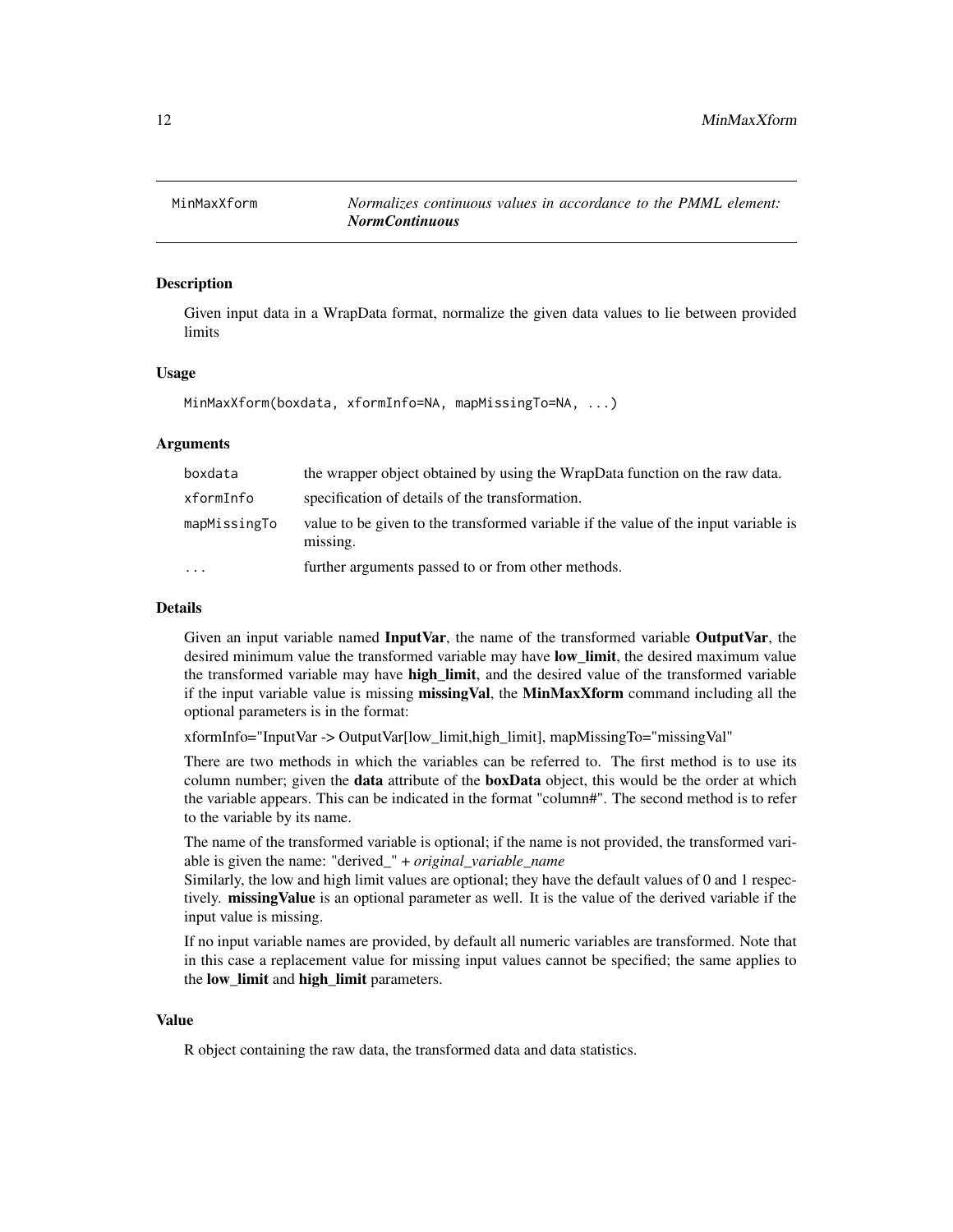# <span id="page-12-0"></span>MinMaxXform 13

# Author(s)

Tridivesh Jena, Zementis, Inc.

#### See Also

[WrapData](#page-16-1)

```
# Load the standard iris dataset, already available in R
   data(iris)
  library(pmmlTransformations)
# First wrap the data
   irisBox <- WrapData(iris)
# Normalize all numeric variables of the loaded iris dataset to lie
# between 0 and 1. These would normalize "Sepal.Length", "Sepal.Width",
# "Petal.Length", "Petal.Width" to the 4 new derived variables named
# derived_Sepal.Length, derived_Sepal.Width, derived_Petal.Length,
# derived_Petal.Width.
  MinMaxXform(irisBox)
# Normalize the 1st column values of the dataset (Sepal.Length) to lie
# between 0 and 1 and give the derived variable the name "dsl"
  MinMaxXform(irisBox,xformInfo="column1 -> dsl")
# Repeat the above operation; adding the new transformed variable to
# the irisBox object
   irisBox <- MinMaxXform(irisBox,xformInfo="column1 -> dsl")
# Transform Sepal.Width(the 2nd column)
# The new transformed variable will be given the default name
# "derived_Sepal.Width"
  MinMaxXform(irisBox,xformInfo="column2")
# Repeat the same operation as above, this time using the variable name
  MinMaxXform(irisBox,xformInfo="Sepal.Width")
# Repeat the same operation as above, assign the transformed variable,
# "derived_Sepal.Width". the value of 0.5 if the input value of the
# "Sepal.Width" variable is missing
  MinMaxXform(irisBox,xformInfo="Sepal.Width", "mapMissingTo=0.5")
# Transform Sepal.Width(the 2nd column) to lie between 2 and 3.
# The new transformed variable will be given the default name
# "derived_Sepal.Width"
  MinMaxXform(irisBox,xformInfo="column2->[2,3]")
# Repeat the above transformation, this time the transformed variable
# lies between 0 and 10
   irisBox <- MinMaxXform(irisBox,xformInfo="column2->[,10]")
```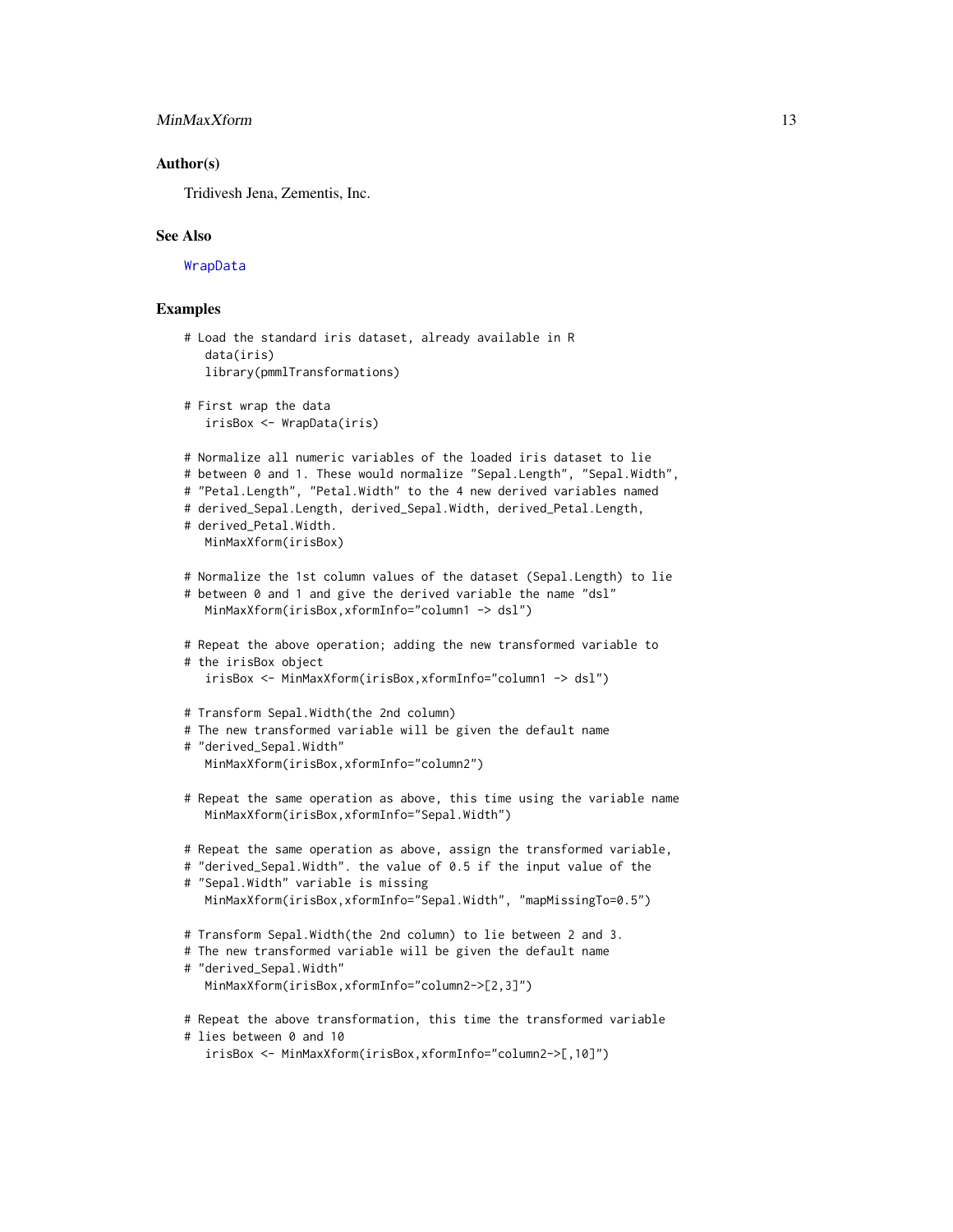<span id="page-13-0"></span>

# Description

Define a new derived variable for each possible value of a categorical variable. Given a categorical variable catVar with possible discrete values A and B, this will create 2 derived variables catVar\_A and catVar\_B. If, for example, the input value of catVar is A then catVar\_A equals 1 and catVar\_B equals 0.

# Usage

```
NormDiscreteXform(boxdata, xformInfo=NA,
                  inputVar=NA, mapMissingTo=NA, ...)
```
# Arguments

| boxdata      | the wrapper object obtained by using the WrapData function on the raw data.                          |
|--------------|------------------------------------------------------------------------------------------------------|
| xformInfo    | specification of details of the transformation: the name of the input variable to<br>be transformed. |
| inputVar     | the input variable name in the data on which the transformation is to be applied                     |
| mapMissingTo | value to be given to the transformed variable if the value of the input variable is<br>missing.      |
| $\cdots$     | further arguments passed to or from other methods.                                                   |

### Details

Given an input variable, InputVar and missingVal, the desired value of the transformed variable if the input variable value is missing, the NormDiscreteXform command including all optional parameters is in the format:

xformInfo="inputVar=input\_variable, mapMissingTo=missingVal"

There are two methods in which the input variable can be referred to. The first method is to use its column number; given the **data** attribute of the **boxData** object, this would be the order at which the variable appears. This can be indicated in the format "column#". The second method is to refer to the variable by its name.

The **xformInfo** and **inputVar** parameters provide the same information. While either one may be used when using this function, at least one of them is required. If both parameters are given, the input Var parameter is used as the default.

The output of this transformation is a set of transformed variables, one for each possible value of the input variable. For example, given possible values of the input variable val1, val2, ... these transformed variables are by default named **InputVar\_val1, InputVar\_val2,** ...

# Value

R object containing the raw data, the transformed data and data statistics.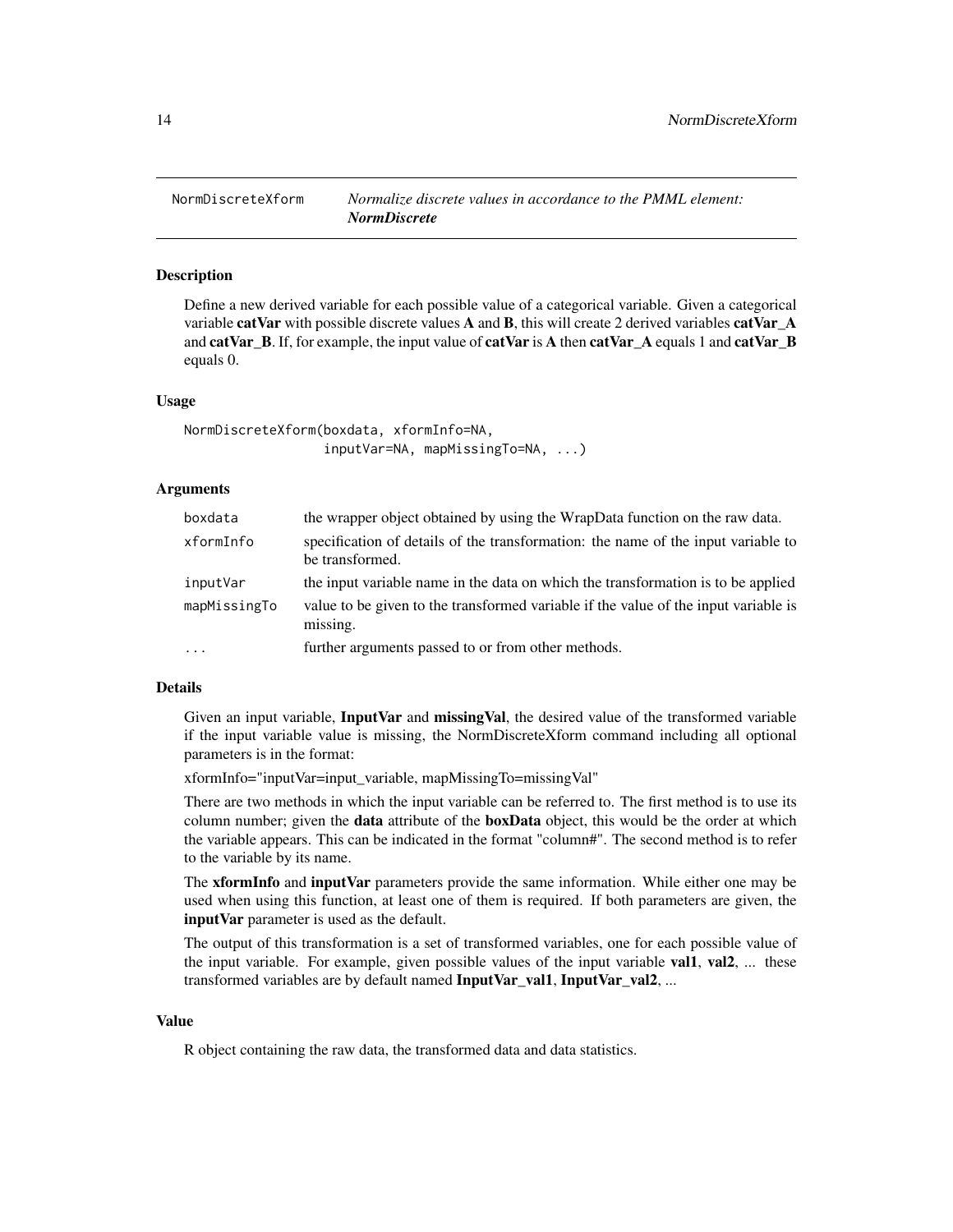#### <span id="page-14-0"></span>RenameVar 15

# Author(s)

Tridivesh Jena, Zementis, Inc.

# See Also

[WrapData](#page-16-1)

# Examples

```
# Load the standard iris dataset, already available in R
  data(iris)
# First wrap the data
  irisBox <- WrapData(iris)
# Discretize the "Species" variable. This will find all possible
# values of the "Species" variable and define new variables. The
# parameter name used here should be replaced by the new preferred
# parameter name as shown in the next example below.
#
# "Species_setosa" such that it is 1 if
# "Species" equals "setosa", else 0;
# "Species_versicolor" such that it is 1 if
# "Species" equals "versicolor", else 0;
# "Species_virginica" such that it is 1 if
# "Species" equals "virginica", else 0
 irisBox <- NormDiscreteXform(irisBox,inputVar="Species")
# Exact same operation performed with a different parameter name.
# Use of this new parameter is the preferred method as the previous
# parameter will be deprecated soon.
 irisBox <- WrapData(iris)
 irisBox <- NormDiscreteXform(irisBox,xformInfo="Species")
```
RenameVar *Renames a variable in the WrapData transform object*

# Description

Renames a variable inside a WrapData object

#### Usage

RenameVar(boxdata, xformInfo=NA, ...)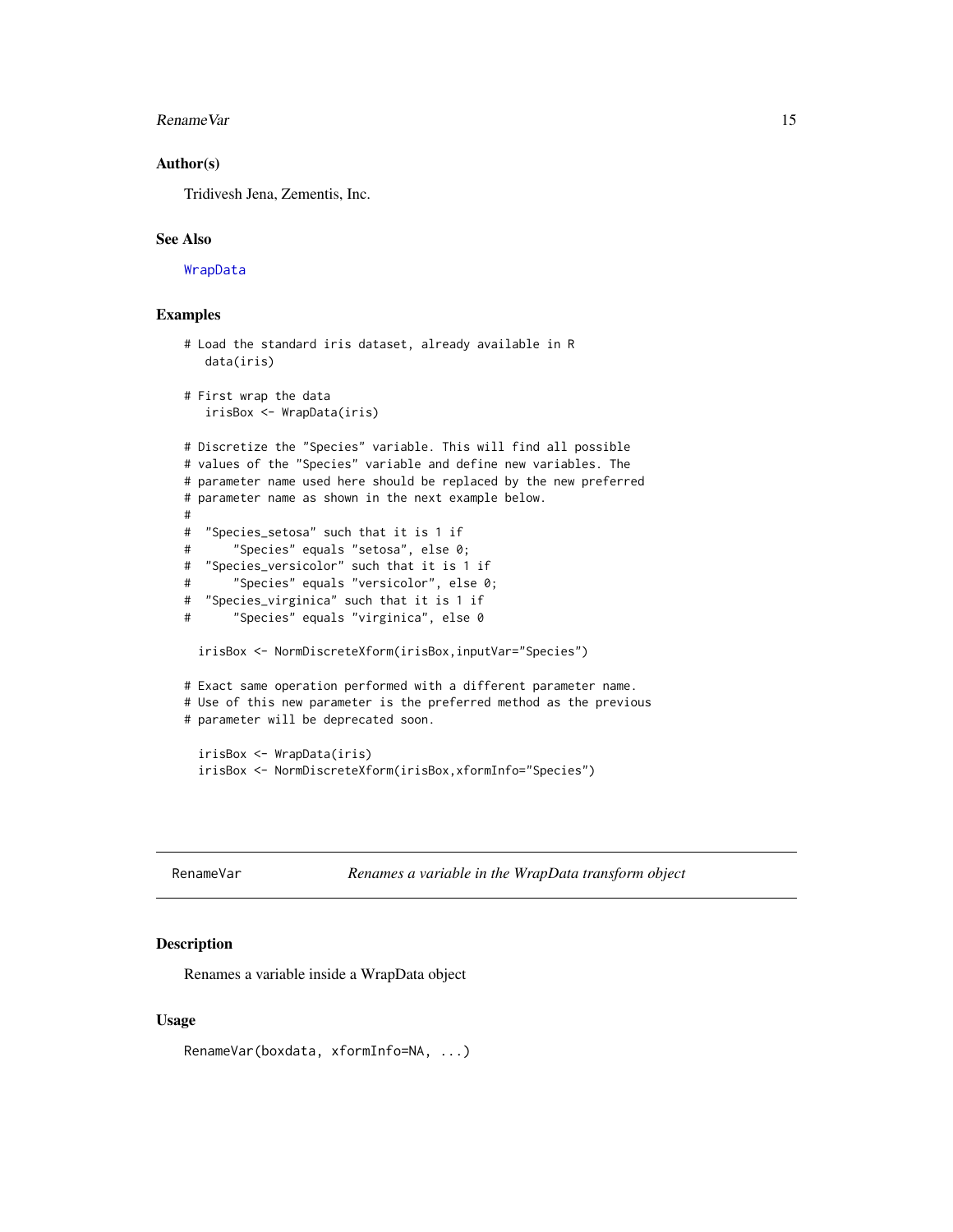# <span id="page-15-0"></span>Arguments

| boxdata   | wrapper object obtained by using the WrapData function on the raw data. |
|-----------|-------------------------------------------------------------------------|
| xformInfo | specification of details of the renaming.                               |
| $\cdots$  | further arguments passed to or from other methods.                      |

# Details

Once input data is wrapped by the WrapData function, it is somewhat involved to rename a variable inside. This function makes it easier to do so. Given an variable named InputVar and the name one wishes to rename it to, OutputVar, the rename command options are:

xformInfo="InputVar -> OutputVar"

There are two methods in which the variables can be referred to. The first method is to use its column number; given the **data** attribute of the **boxData** object, this would be the order at which the variable appears. This can be indicated in the format "column#". The second method is to refer to the variable by its name. This method will work even if the renamed value already exists; in which case there will be two variables with the same name.

If no input variable name is provided, the original object is returned with no renamings performed.

# Value

R object containing the raw data, the transformed data and data statistics.

# Author(s)

Tridivesh Jena, Zementis, Inc.

# See Also

[WrapData](#page-16-1).

```
# Load the standard iris dataset, already built into R
  data(iris)
```

```
# First wrap the data
   irisBox <- WrapData(iris)
```

```
# We wish to refer to the variables "Sepal.Length" and
# "Sepal.Width" as "SL" and "SW"
 irisBox <- RenameVar(irisBox,"column1->SL")
```

```
irisBox <- RenameVar(irisBox,"Sepal.Width->SW")
```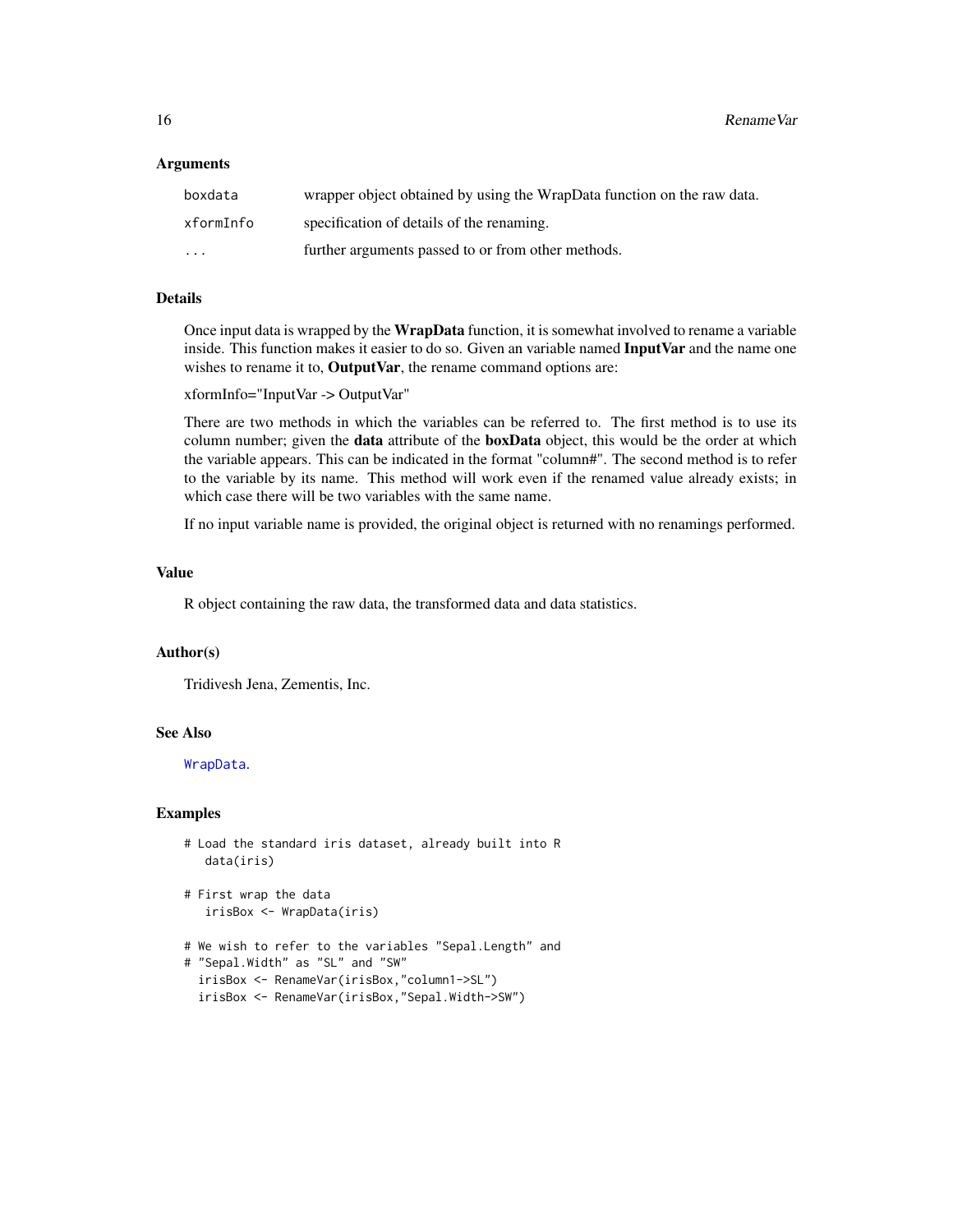<span id="page-16-1"></span><span id="page-16-0"></span>

# Description

Wrap raw data read in a R object. This object is then read in by the transform functions and the data in it is transformed.

# Usage

WrapData(indata, useMatrix=FALSE)

#### Arguments

| indata    | the raw data set.                                                                |
|-----------|----------------------------------------------------------------------------------|
| useMatrix | boolean value indicating whether data should be stored in matrix format as well. |

# Details

Object consists of the data itself and various properties for each data variable. Since the data is not always required to be in matrix format as well as a data frame, the 'useMatrix' value lets the user decide if the data should be stored in both formats, giving the user a choice in reducing the speed of the transformation operations and the memory required. If there is not enough information about the data, they are given default values; the data is assumed to be the original data of data type string. The variable names are assumed to be  $X1, X2, \ldots$  This information is then used by the transformation functions to calculate the derived variable values.

# Value

An R object containing information on the data to be transformed.

# Author(s)

Tridivesh Jena, Zementis, Inc.

# See Also

[pmml](#page-0-0)

- # Load the standard iris dataset, already built into R data(iris)
- # Make a wrapper object for the iris dataset to use with
- # transformation functions
- irisBox <- WrapData(iris)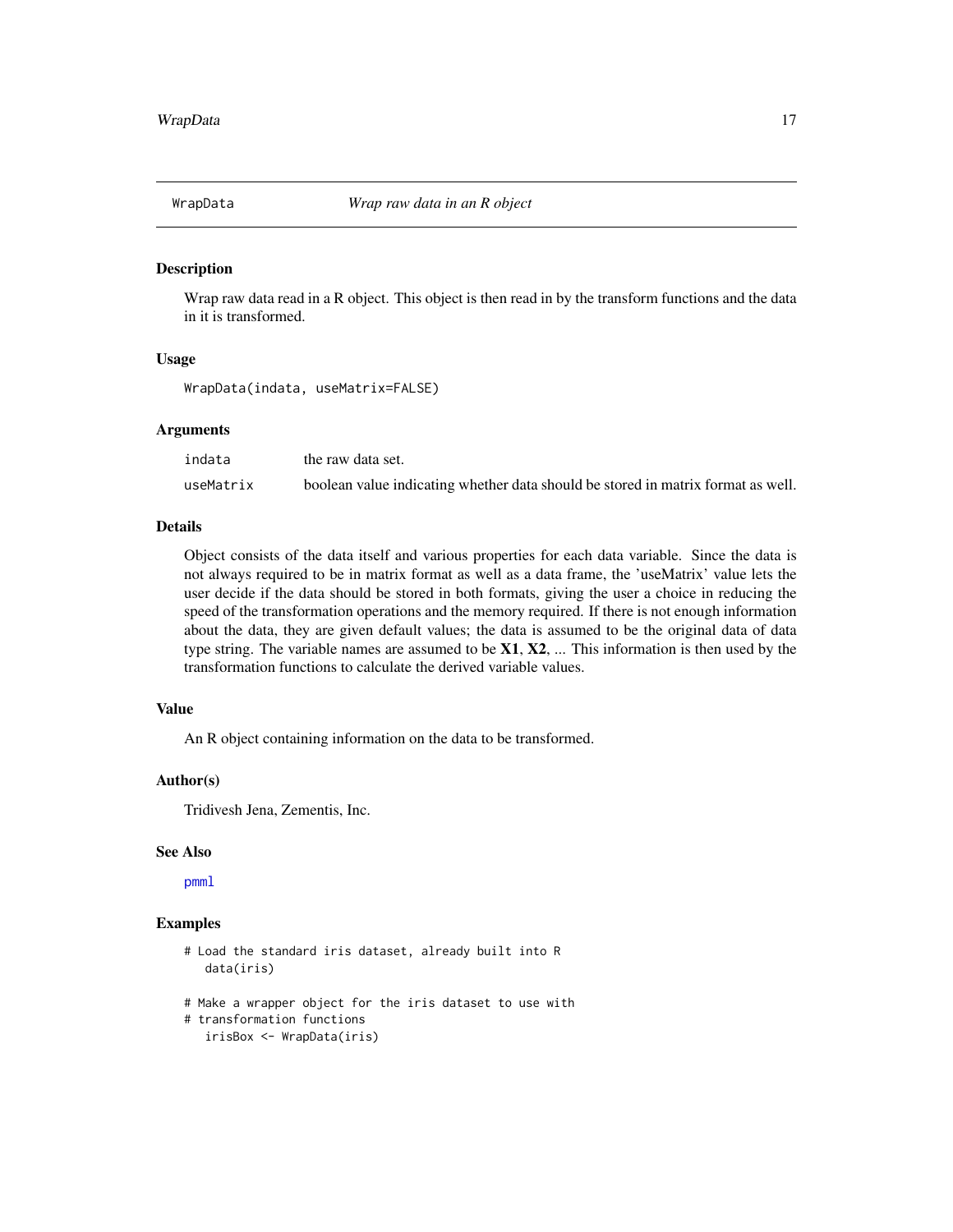```
# Output only the transformations in PMML format.
# This example will output just an empty "LocalTransformations"
# element as no transformations were performed.
   # library(pmml)
   # pmml(NULL,transforms=irisBox)
# This will also work
   # pmml(,transforms=irisBox)
```

| ZScoreXform |
|-------------|
|-------------|

Performs a *z*-score normalization on continuous values in accordance *to the PMML element: NormContinuous*

# Description

Performs a z-score normalization on data given in WrapData format

# Usage

```
ZScoreXform(boxdata, xformInfo=NA, mapMissingTo=NA, ...)
```
#### Arguments

| boxdata      | wrapper object obtained by using the WrapData function on the raw data.                         |
|--------------|-------------------------------------------------------------------------------------------------|
| xformInfo    | specification of details of the transformation.                                                 |
| mapMissingTo | value to be given to the transformed variable if the value of the input variable is<br>missing. |
| $\ddots$     | further arguments passed to or from other methods.                                              |

# Details

Given an input variable named InputVar, the name of the transformed variable OutputVar, and the desired value of the transformed variable if the input variable value is missing missingVal, the ZScoreXform command including all the optional parameters is:

xformInfo="InputVar -> OutputVar", mapMissingTo="missingVal"

There are two methods in which the variables can be referred to. The first method is to use its column number; given the **data** attribute of the **boxData** object, this would be the order at which the variable appears. This can be indicated in the format "column#". The second method is to refer to the variable by its name.

The name of the transformed variable is optional; if the name is not provided, the transformed variable is given the name: "derived\_" + *original\_variable\_name*

missing Value, an optional parameter, is the value to be given to the output variable if the input variable value is missing. If no input variable names are provided, by default all numeric variables are transformed. Note that in this case a replacement value for missing input values cannot be specified.

<span id="page-17-0"></span>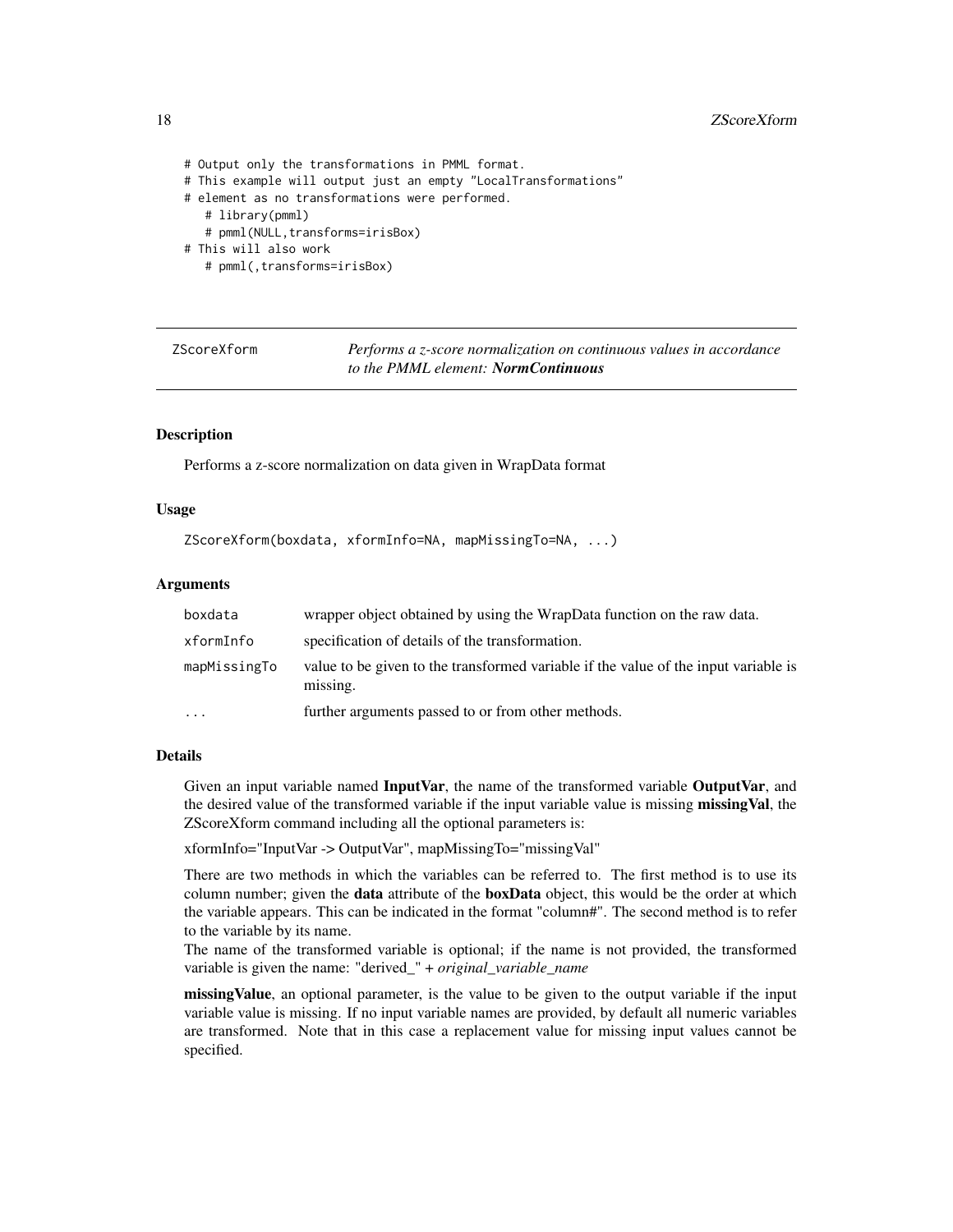# <span id="page-18-0"></span>zScoreXform 19

# Value

R object containing the raw data, the transformed data and data statistics.

# Author(s)

Tridivesh Jena, Zementis, Inc.

# See Also

[WrapData](#page-16-1).

```
# Load the standard iris dataset, already built into R
   data(iris)
# First wrap the data
   irisBox <- WrapData(iris)
# Perform a z-transform on all numeric variables of the loaded
# iris dataset. These would be Sepal.Length, Sepal.Width,
# Petal.Length, and Petal.Width. The 4 new derived variables
# will be named derived_Sepal.Length, derived_Sepal.Width,
# derived_Petal.Length, and derived_Petal.Width
   ZScoreXform(irisBox)
# Perform a z-transform on the 1st column of the dataset (Sepal.Length)
# and give the derived variable the name "dsl"
   ZScoreXform(irisBox,xformInfo="column1 -> dsl")
# Repeat the above operation; adding the new transformed variable
# to the irisBox object
   irisBox <- ZScoreXform(irisBox,xformInfo="column1 -> dsl")
# Transform Sepal.Width(the 2nd column)
# The new transformed variable will be given the default name
# "derived_Sepal.Width"
   ZScoreXform(irisBox,xformInfo="column2")
# Repeat the same operation as above, this time using the variable
# name
   ZScoreXform(irisBox,xformInfo="Sepal.Width")
# Repeat the same operation as above, assign the transformed variable
# "derived_Sepal.Width". The value of 1.0 if the input value of the
# "Sepal.Width" variable is missing. Add the new information to the
# irisBox object.
   irisBox <- ZScoreXform(irisBox,xformInfo="Sepal.Width",
                          "mapMissingTo=1.0")
```